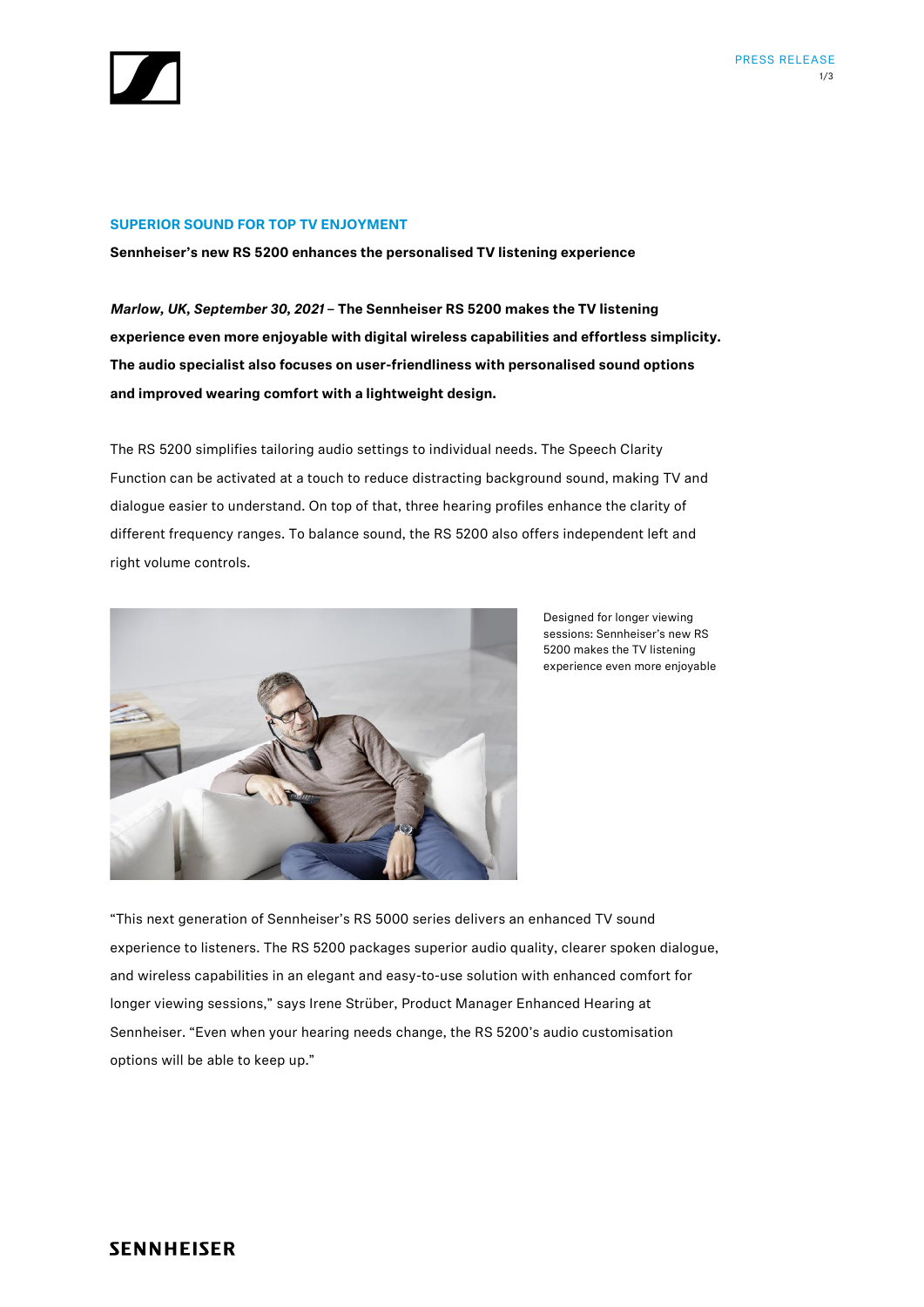

#### **Wireless connection with easy setup**

Thanks to crystal clear digital wireless transmission, the viewing experience with the RS 5200 is not complicated by cables. Listeners are free to move around the room and can even enjoy an unparalleled sound experience from up to 70 meters away from the sleek transmitter unit.

Set-up and everyday use of the system is refreshingly easy. The elegant horizontal docking station can be connected to the TV via either digital (optical) or analogue audio cables. The receiver's built-in rechargeable battery provides up to 12 hours of playback for uninterrupted viewing pleasure. Users can charge the receiver battery by docking it in the base station. The system will notify the user when the battery is low and, to save power, automatically turns off when not in use.



With the RS 5200, listeners can now choose from four styles and sizes of ear tip adapters to find the perfect fit

# **Comfort-enhancing design**

The RS 5200's lightweight ergonomic design increases comfort by reducing pressure on the ears. To find the perfect fit, listeners can now choose from four styles and sizes of ear tip adapters, including silicon adapters in S and L sizes. The memory foam adapters shape to the ear for better noise isolation. On the other hand, users can opt for the open foam ear tips to let in more ambient sound. The under-the-chin wearing style does not put pressure on the temples and guarantees ease of wear for users with glasses.

The Sennheiser RS 5200 is available now for £229.99, 249.90 EUR (MSRP).